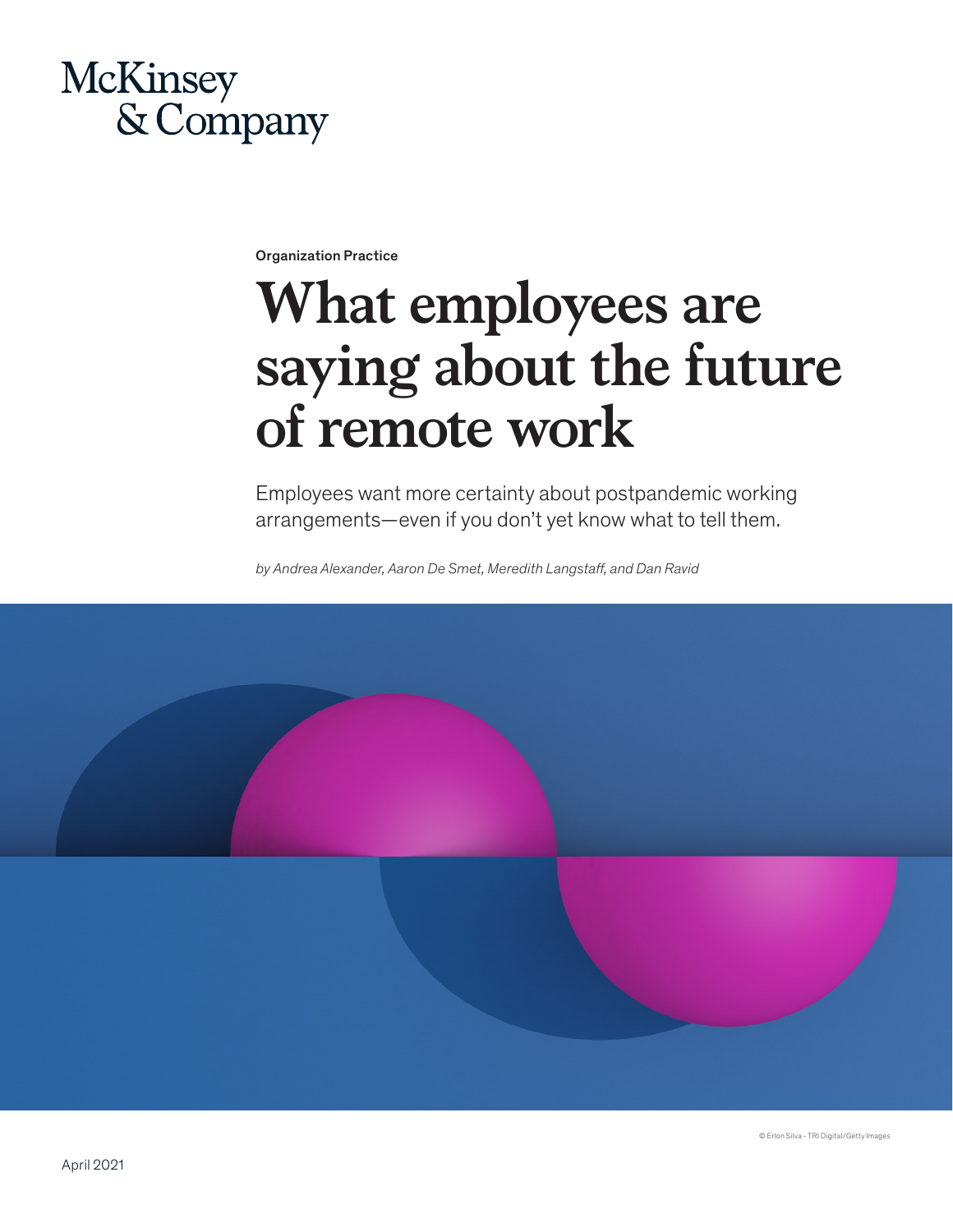As organizations look to the postpandemic future, many are planning a hybrid virtual model that combines remote work with time in the office. This sensible decision follows solid productivity increases during the pandemic.

But while productivity may have gone up, many employees report feeling anxious and burned out. Unless leaders address the sources of employee anxiety, pandemic-style productivity gains may prove unsustainable in the future.<sup>1</sup> That's because anxiety is known to reduce job satisfaction, negatively affect interpersonal relationships with colleagues, and decrease work performance.

Our survey results make the source of anxiety clear: employees feel they've yet to hear enough about their employers' plans for post-COVID-19 working arrangements. Organizations may have announced a general intent to embrace hybrid virtual work going forward, but too few of them, employees say, have shared detailed guidelines, policies, expectations, and approaches. And the lack of remote-relevant specifics is leaving employees anxious.

As organizational leaders chart the path toward the postpandemic world, they need to communicate more frequently with their employees—even if their plans have yet to solidify fully. Organizations that *have* articulated more specific policies and approaches for the future workplace have seen employee well-being and productivity rise.

The following charts examine our survey findings and shed light on what employees want from the future of work.

<sup>1</sup> Besides anxiety and burnout, longer-term productivity in a hybrid virtual model will also require addressing the organizational norms that help create a common culture, generate social cohesion, and build shared trust. See Andrea Alexander, Aaron De Smet, and Mihir Mysore, "Reimagining the postpandemic workforce," *McKinsey Quarterly*, July 7, 2020.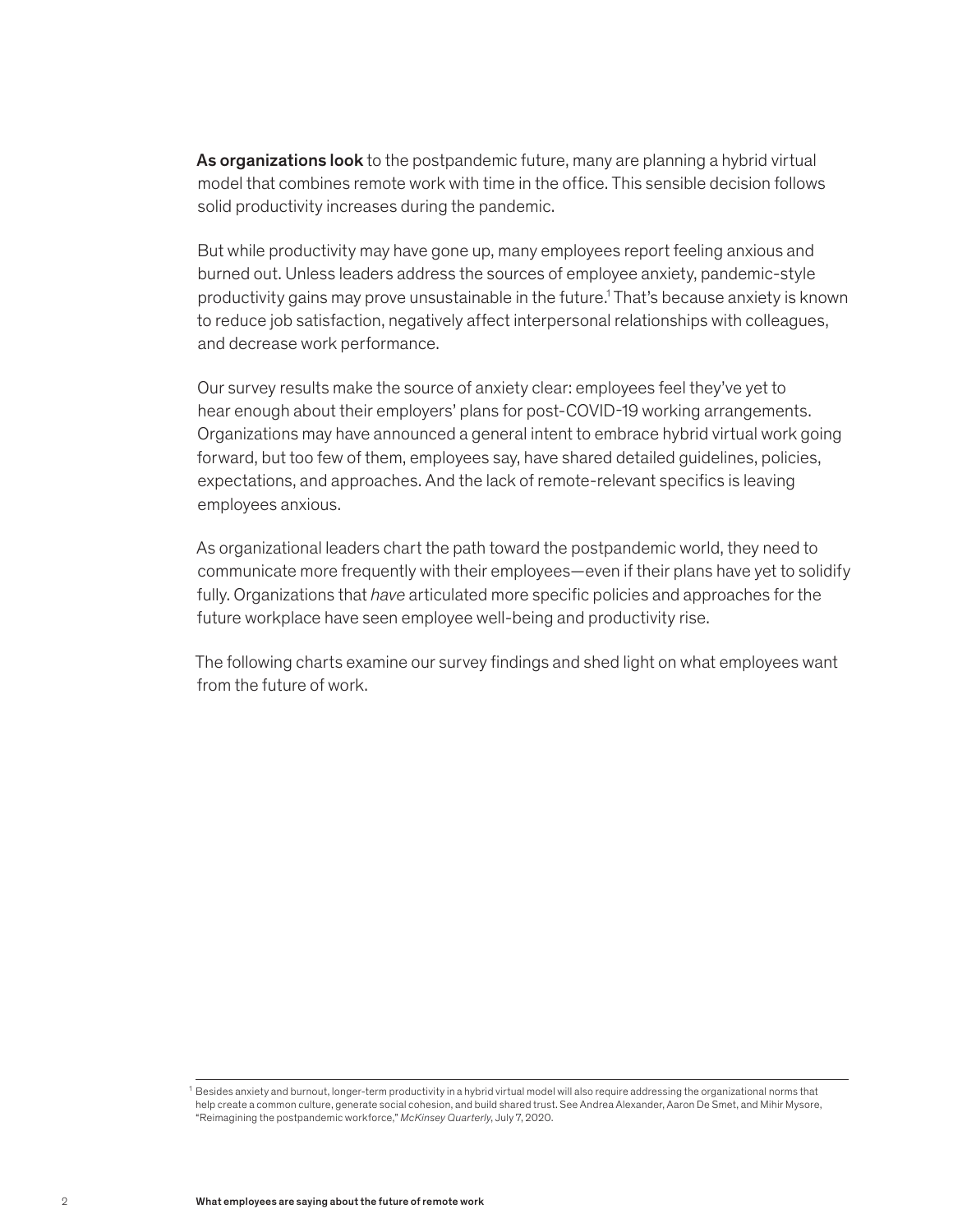## **Feeling included**

Even high-level communication about post-COVID-19 working arrangements boosts employee well-being and productivity (Exhibit 1). But organizations that convey more detailed, remoterelevant policies and approaches see greater increases. Employees who feel included in more detailed communication are nearly five times more likely to report increased productivity. Because communicating about the future can drive performance outcomes today, leaders should consider increasing the frequency of their employee updates—both to share what's already decided and to communicate what is still uncertain.

#### Exhibit 1

## Organizations with clearer communication are seeing benefits to employee well-being and productivity. **well-being and productivity.**



Note: All analyses conducted while controlling for all other predictors, region, industry, company size, job level, age, gender, and parental status (n = 4,854–5,043).<br>Source: Reimagine Work: Employee Survey (Dec 2020–Jan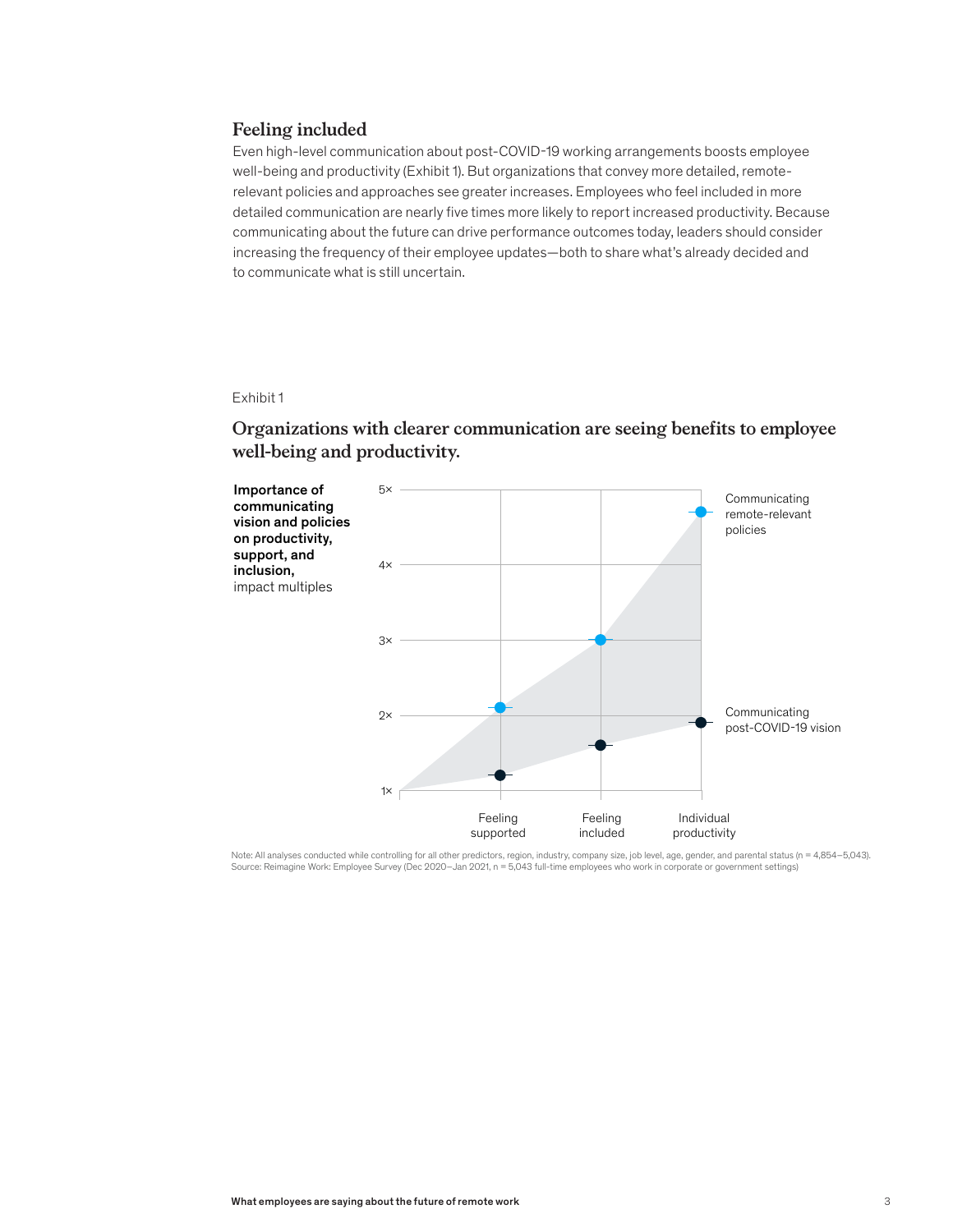## **Communication breakdown**

Valuable as a detailed vision for postpandemic work might be to employees, 40 percent of them say they've yet to hear about *any* vision from their organizations, and another 28 percent say that what they've heard remains vague (Exhibit 2).

## Exhibit 2

 $M_{\rm{max}}$  organizations have not communicated a vision for communicated a vision for communicated a vision for  $\alpha$ Most organizations have not clearly communicated a vision for postpandemic work.

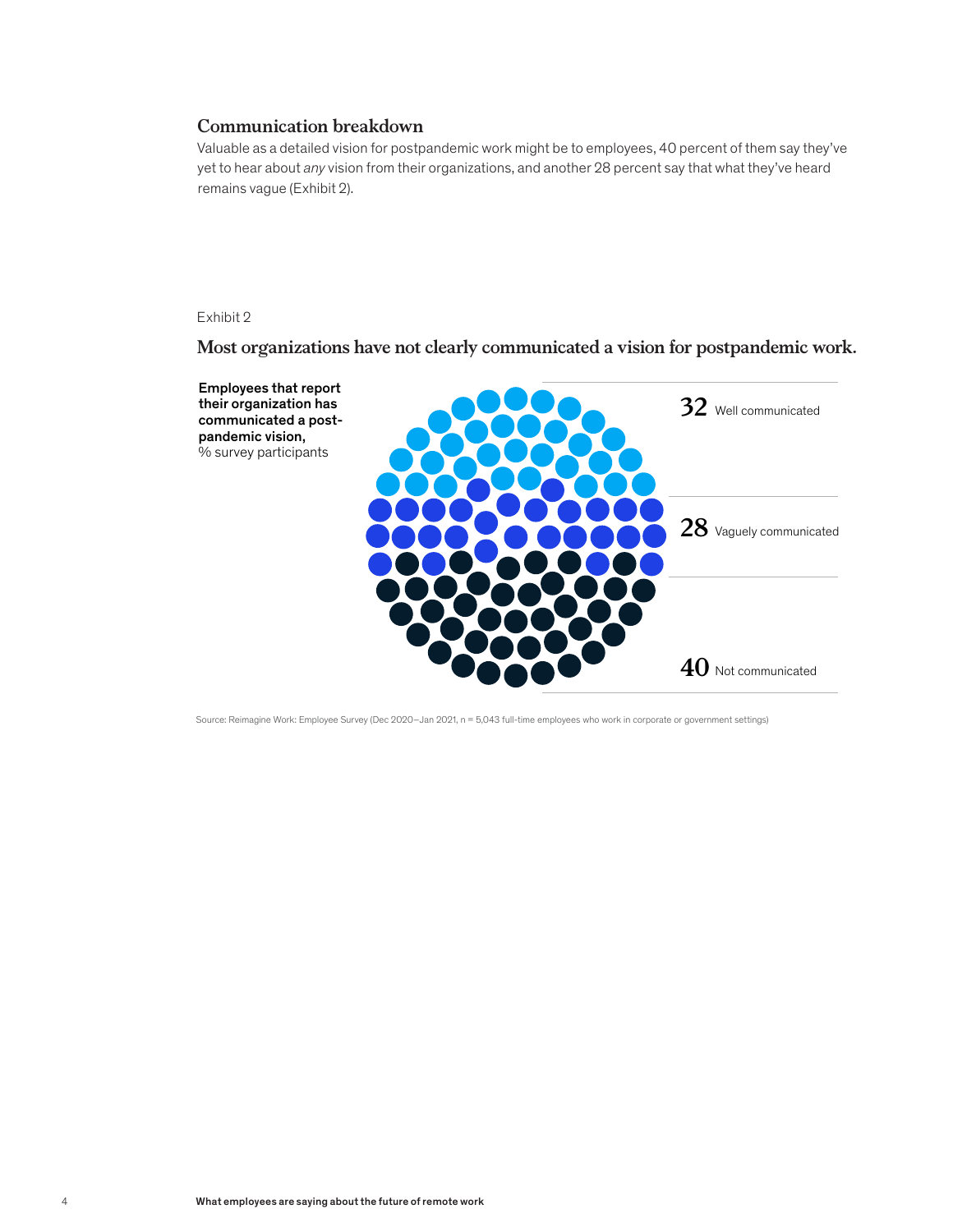## **Anxiety at work**

At organizations that are communicating vaguely, or not at all, about the future of postpandemic work, nearly half of employees say it's causing them concern or anxiety (Exhibit 3). Anxiety is known to decrease work performance, reduce job satisfaction, and negatively affect interpersonal relationships with colleagues, among other ills. For the global economy, the loss of productivity because of poor mental health—including anxiety—might be as high as \$1 trillion per year.

## Exhibit 3

## Individuals who are not being communicated to are feeling anxious about the future. **Individuals who are not being communicated to are feeling anxious about the future.**

### The lack of clear vision or plan for postpandemic work is causing me concern or anxiety, % survey participants

| Strongly<br>disagree | Disagree | Neutral | Agree                                                                                         | Strongly<br>agree |
|----------------------|----------|---------|-----------------------------------------------------------------------------------------------|-------------------|
| 6                    | 12       | 35      | 38                                                                                            |                   |
|                      |          |         | 47% feel a lack of clear vision about the post-<br>only pandemic world is a cause for concern |                   |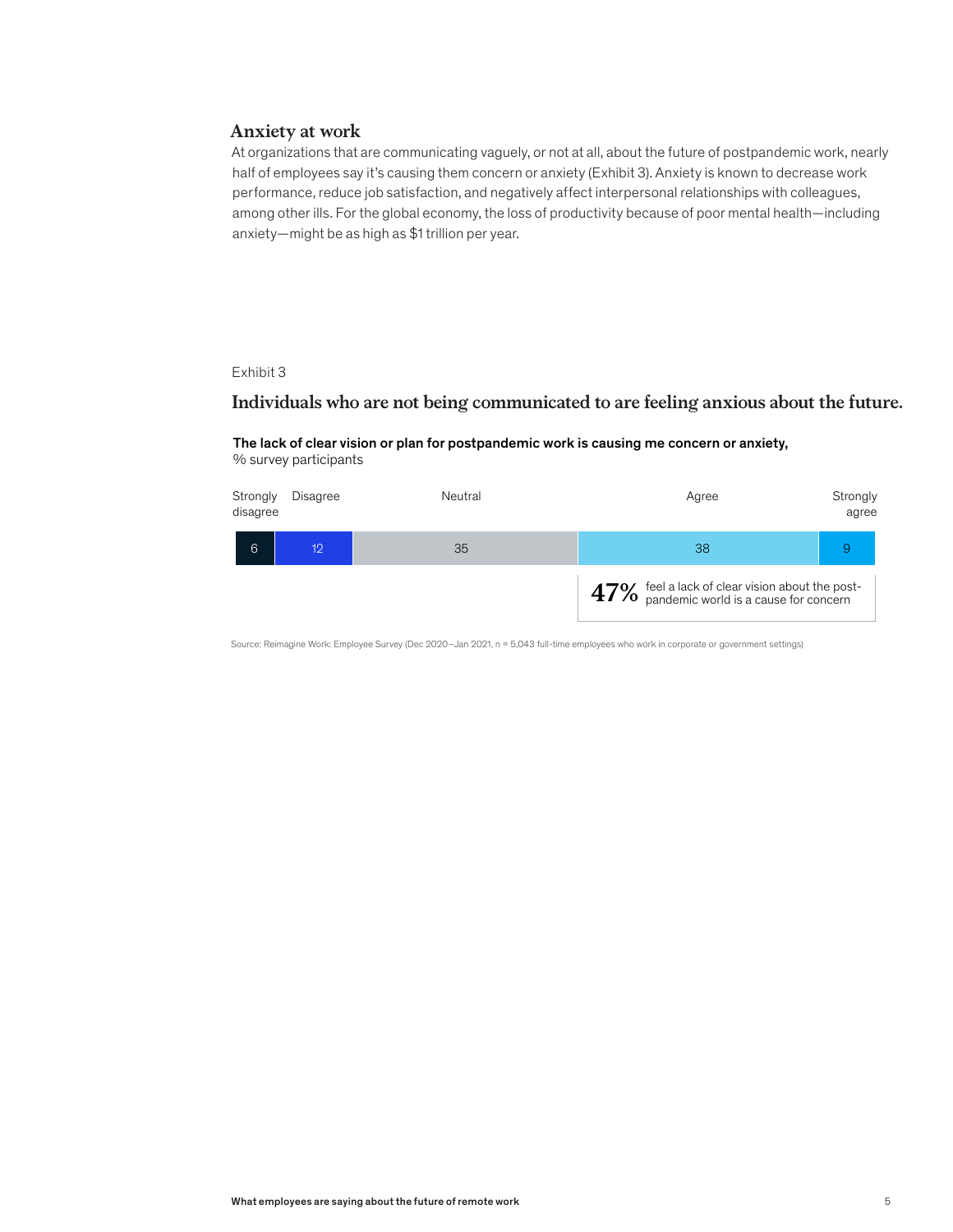## **Burning out**

The lack of clear communication about the future of postpandemic work also contributes to employee burnout. Nearly half of employees surveyed say they're feeling some symptoms of being burned out at work (Exhibit 4). That may be an underestimate, since employees experiencing burnout are less likely to respond to survey requests, and the most burned-out individuals may have already left the workforce—as have many women, who've been disproportionately affected by the COVID-19 crisis.

#### Exhibit 4  $EXIIIDI4$

## Almost half of all employees report being at least somewhat burned out– **Almost half of all employees report being at least somewhat burned out–and that's**  likely an underrepresentation of the real number.



Note: Burnout is likely underrepresented by our sample of full-time employees, as employees experiencing burnout are less likely to respond to survey requests,<br>and those who feel most burned out may have already left the w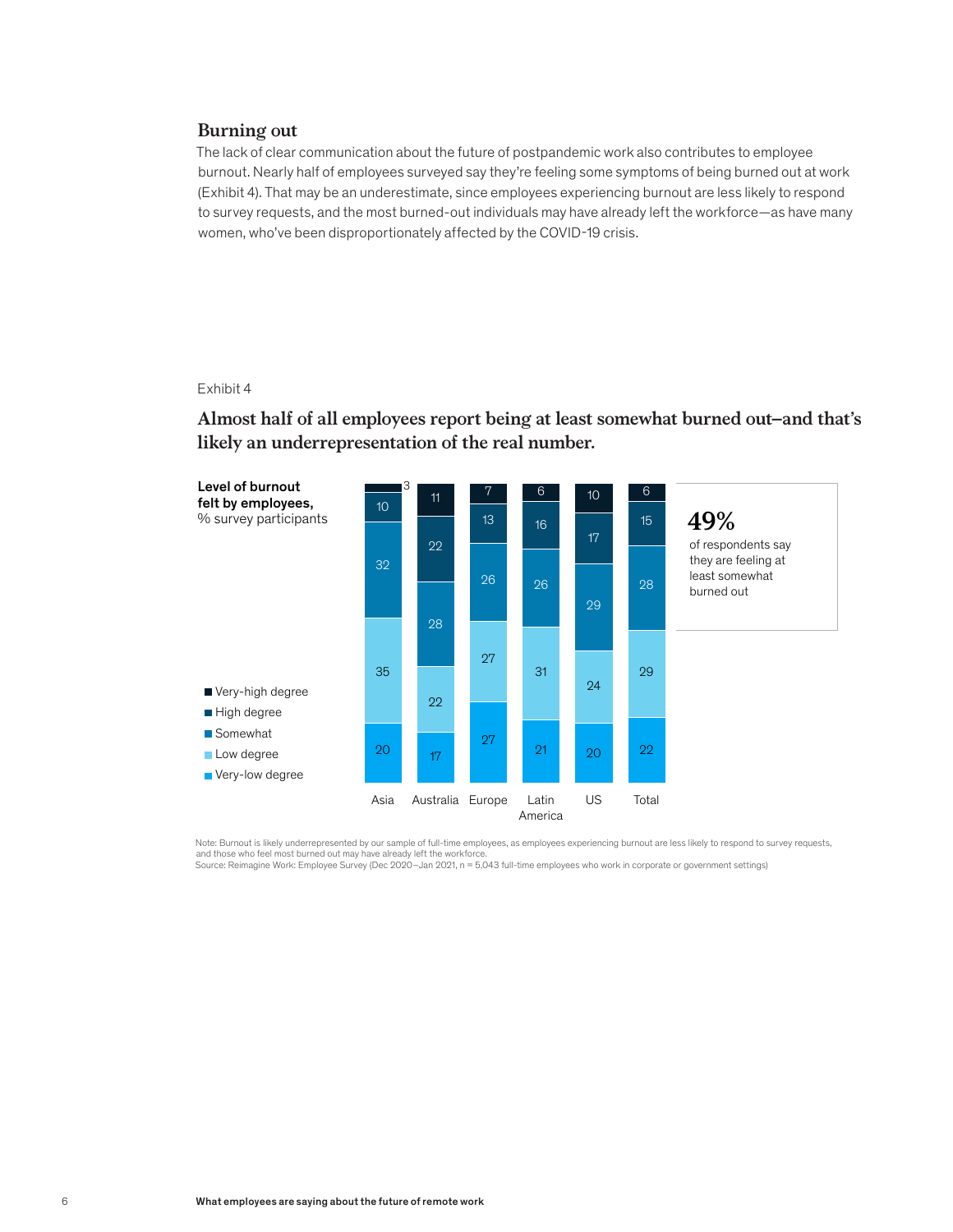## **Share more**

Burnout is especially pronounced for people feeling anxious due to a lack of organizational communication (Exhibit 5). These employees were almost three times more likely to report feeling burned out. The obvious recommendation for organizational leaders: share more with employees, even if you're uncertain about the future, to help improve employee well-being now.

#### Exhibit 5 Exhibit 5

## Individuals who are feeling anxious due to a lack of organizational **Individuals who are feeling anxious due to a lack of organizational**  communication about the future are more likely to feel burned out. **communication about the future are more likely to feel burned out.**



Note: n = 4,854-5,043. All analyses conducted while controlling for feelings of support and inclusion, policy communication, region, industry, company size, job level, age, gender, and parental status. Source: Reimagine Work: Employee Survey (Dec 2020–Jan 2021, n = 5,043 full-time employees who work in corporate or government settings)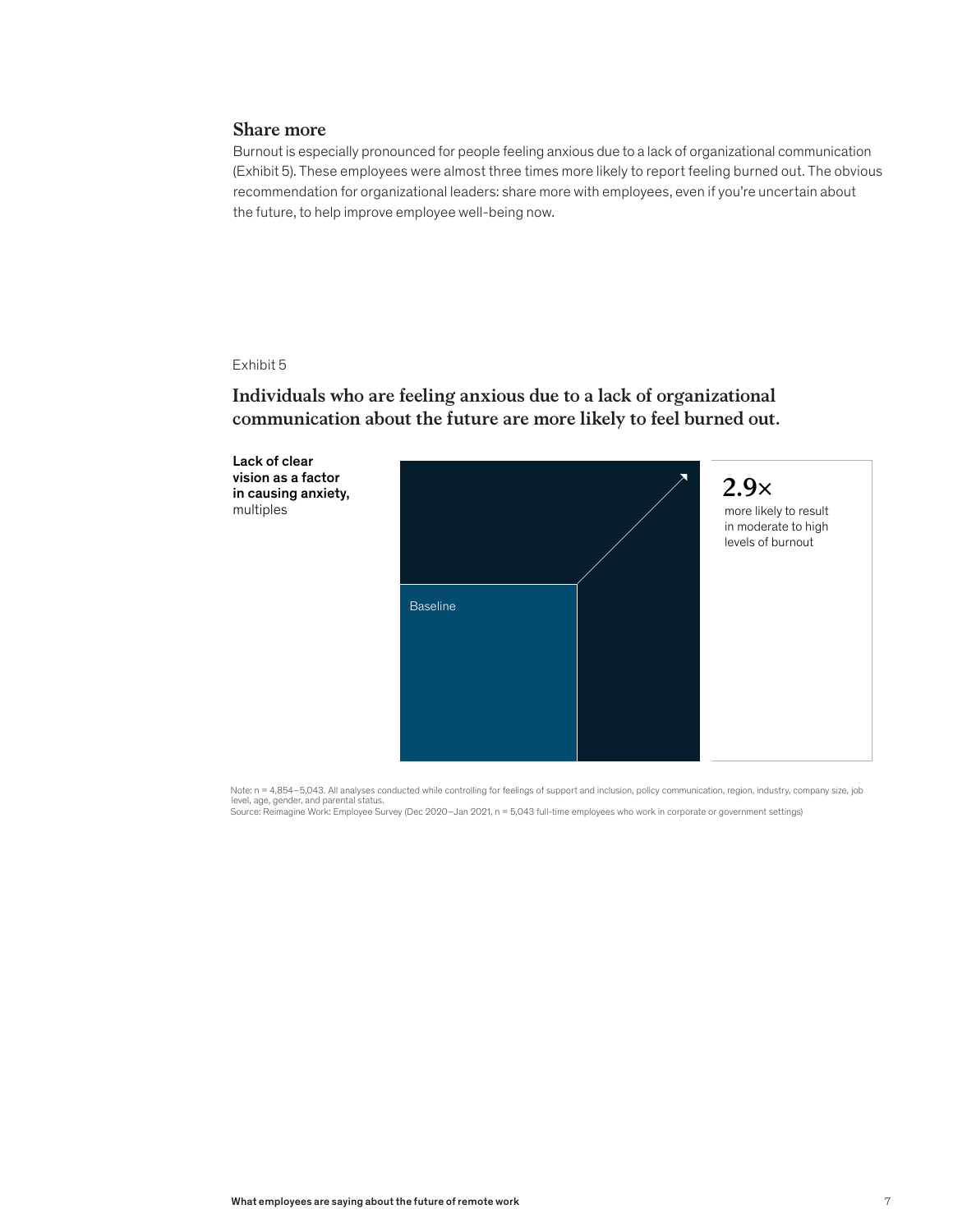## **Employees want flexibility**

So how do organizations help their anxious and burned-out employees? One way is to find out what employees want for the future. More than half of employees told us they would like their organizations to adopt more flexible hybrid virtual-working models, in which employees are sometimes on-premises and sometimes working remotely (Exhibit 6). A hybrid model can help organizations make the most of talent wherever it resides, lower costs, and strengthen organizational performance.

#### Exhibit 6  $ExnuU$

## Most employees would prefer a more flexible working model after the pandemic is over. **pandemic is over.**

## Working models pre-COVID-19 and desired working models post-COVID-19, % survey participants

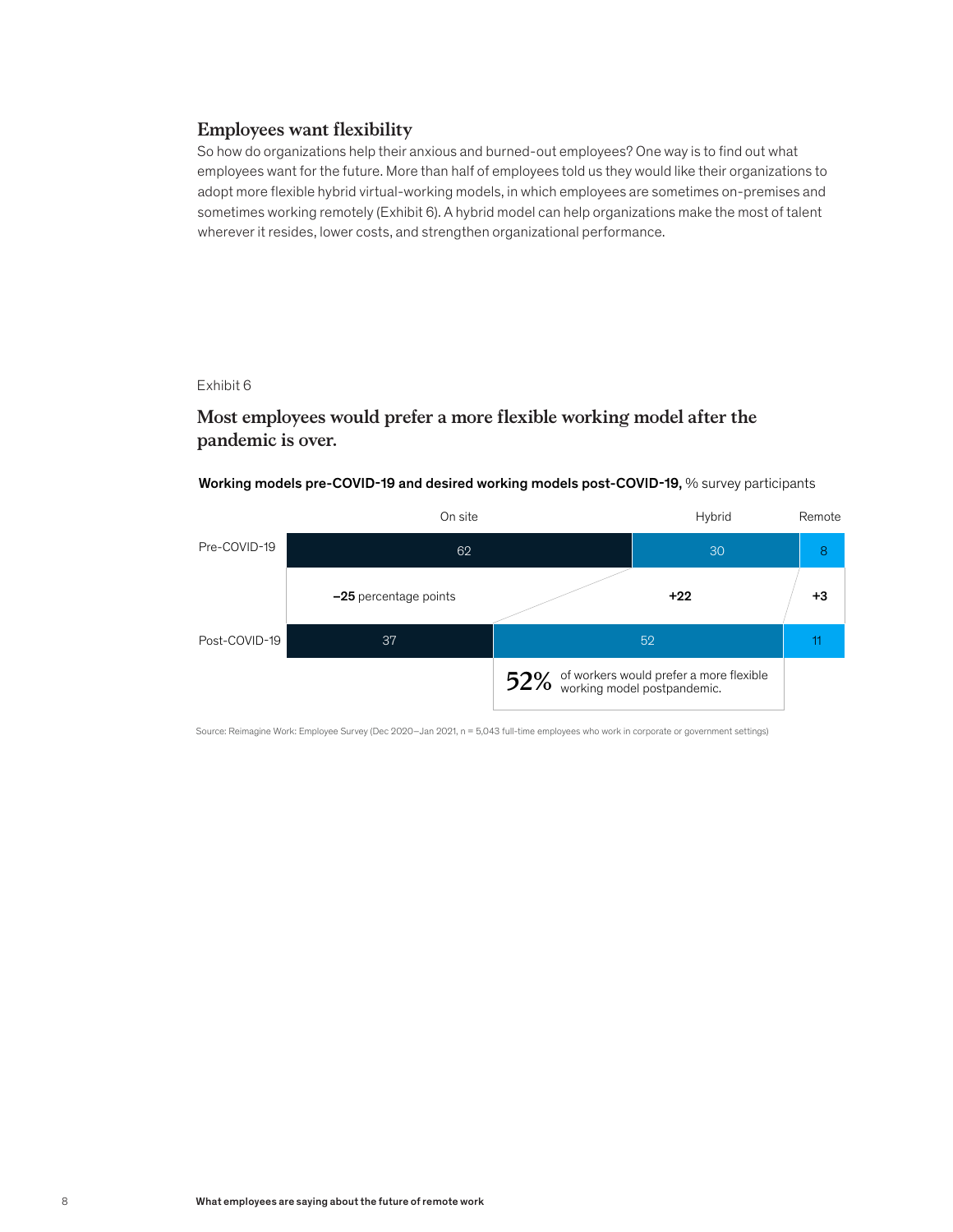## **Talent at risk**

In fact, more than a quarter of those surveyed reported that they would consider switching employers if their organization returned to fully on-site work (Exhibit 7). Of course, even employees who say they might depart could ultimately decide to remain, depending on the policies companies end up adopting, the availability of jobs at the same or better rates of pay, and the role of automation in shifting the tasks people do.

## Exhibit 7



## $G_{\rm eff}$  back to a fully on-site model might have significations. The might have significations. **Going back to a fully on-site model might have significant talent implications.**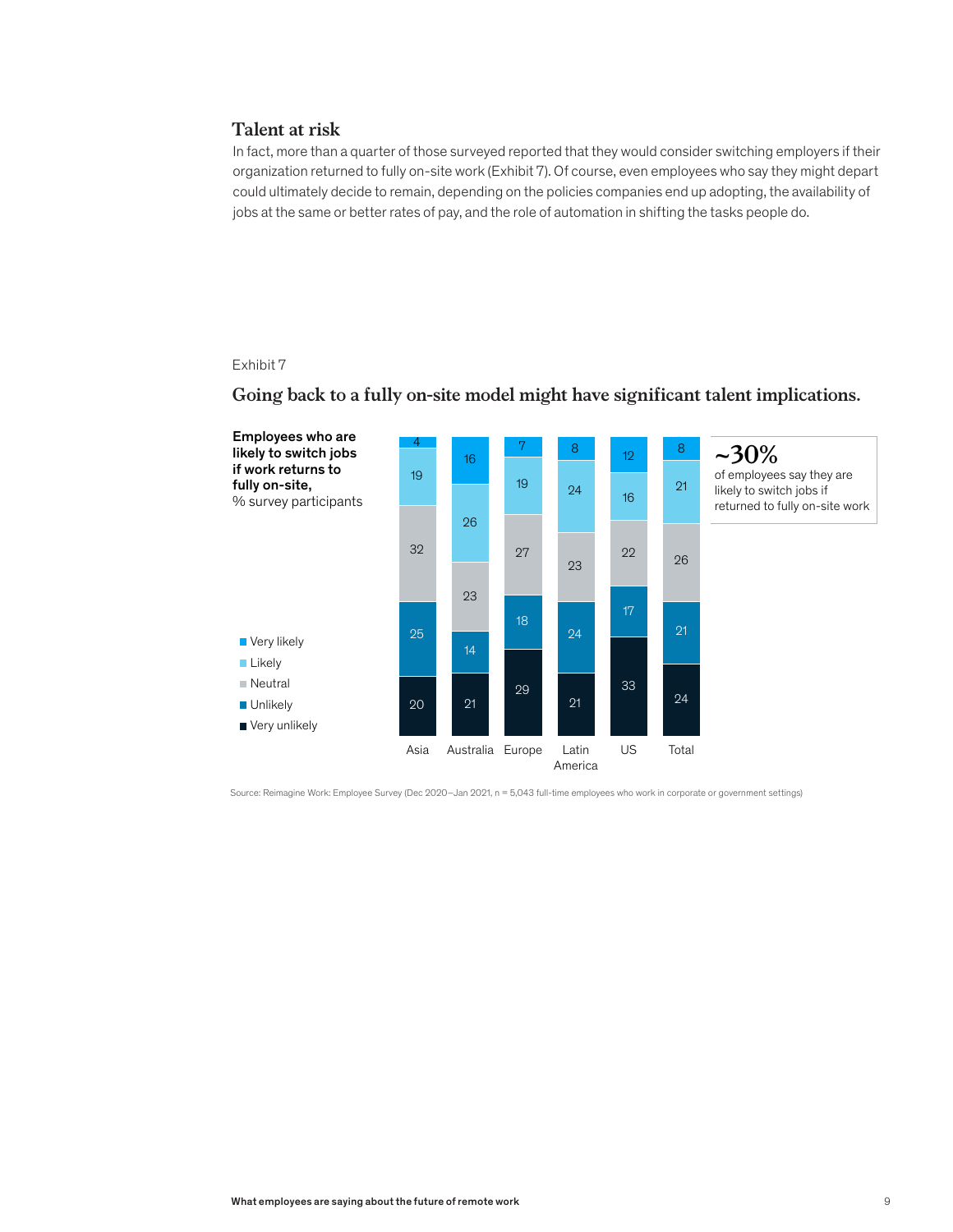## **Staying home**

In describing the hybrid model of the future, more than half of government and corporate workers report that they would like to work from home at least three days a week once the pandemic is over (Exhibit 8). Across geographies, US employees are the most interested in having access to remote work, with nearly a third saying they would like to work remotely full time.

#### Exhibit 8 Fxhibit 8



The majority of employees would like to work from home at least three days per **The majority of employees would like to work from home at least three days per**  week in the future. **week in the future.** 

'Question: How often would you prefer to work from home in the future?<br>Source: Reimagine Work: Employee Survey (Dec 2020–Jan 2021, n = 5,043 full-time employees who work in corporate or government settings)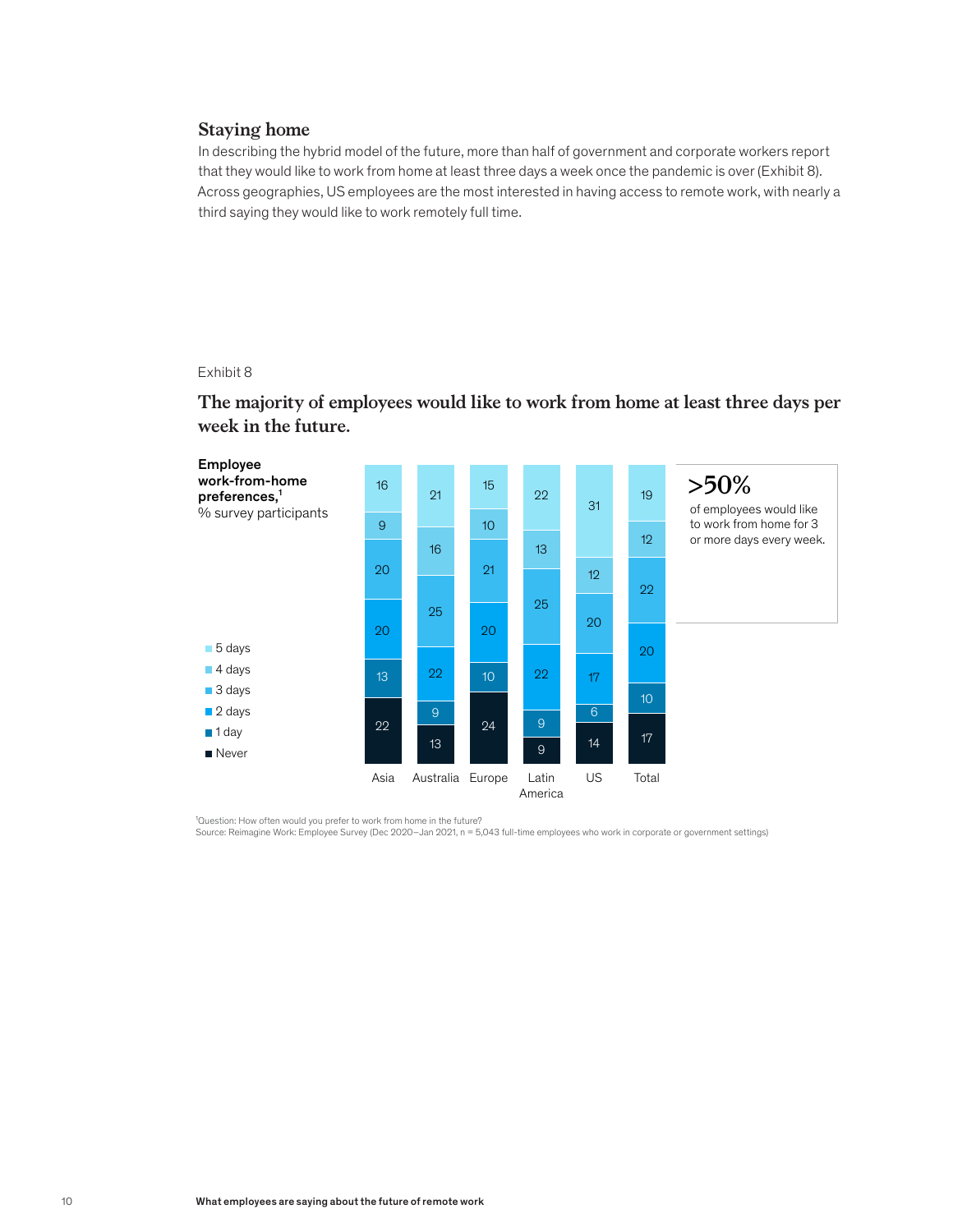## **What parents say**

Employees with young children are the most likely to prefer flexible work locations, with only 8 percent suggesting they would like to see a fully on-site model in the future (Exhibit 9). Employees without children under 18 are nearly three times as likely to prefer on-site work, but the majority still prefer more flexible models.

#### Exhibit 9 Exhibit 9

## Employees with young children are more likely to prefer primarily remote **Employees with young children are more likely to prefer primarily remote**  working models. **working models.**



<sup>1</sup>Question: How often would you prefer to work from home in the future?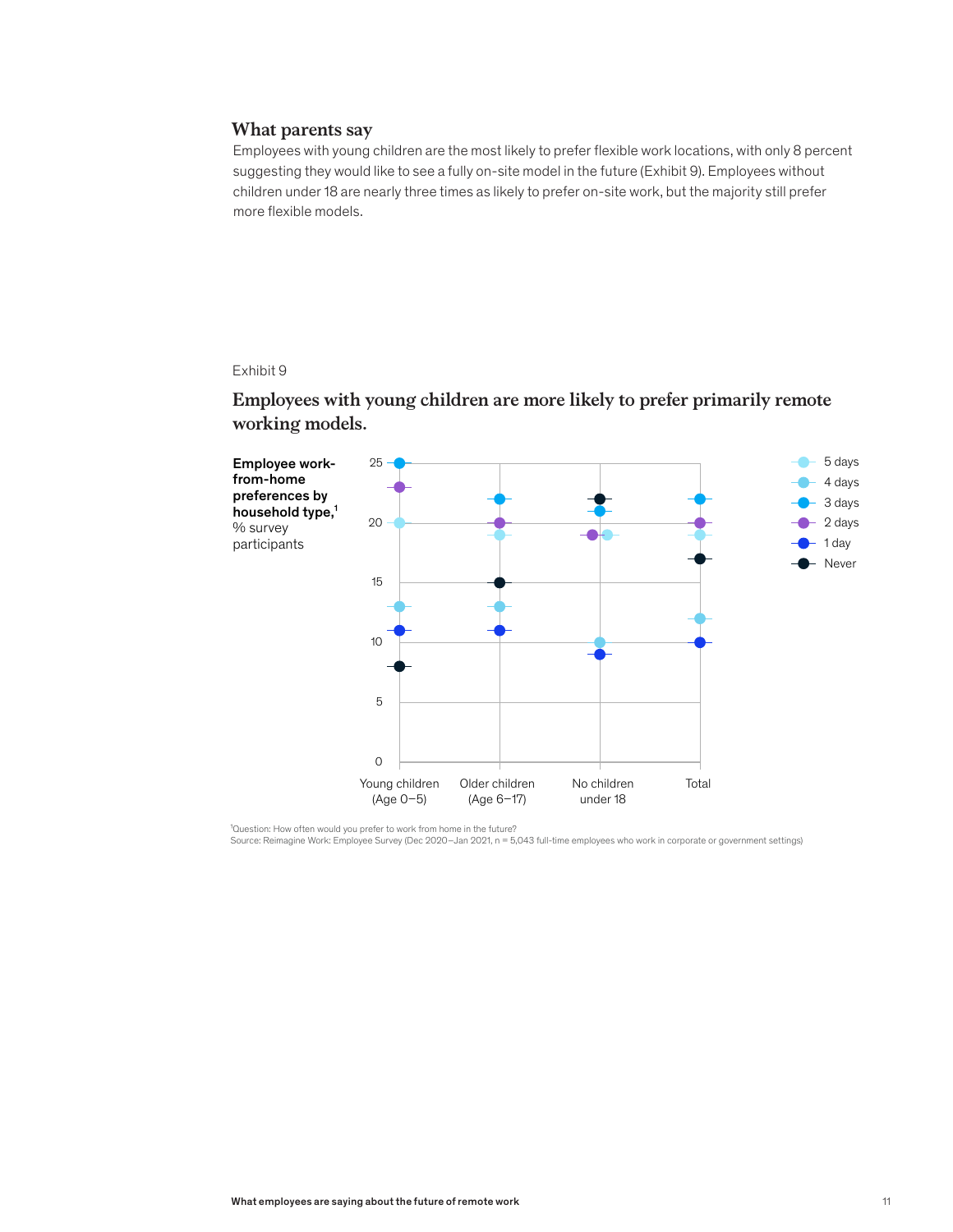## **Hopes and fears**

Across the board, employees are eager to see organizations put a greater emphasis on flexibility, competitive compensation, and well-being once the pandemic is over—and conversely, they're concerned that future work, regardless of whether it is on-site or remote, will negatively affect these needs (Exhibit 10). Employees also fear that on-site work will lead to a greater chance of getting sick and that remote work will reduce community and collaboration between colleagues.

#### Exhibit 10 Exhibit 10

Employee hopes and fears for the future reflect a focus on flexibility, well-being, and compensation.



Employees' top 4 hopes and fears, % survey participants